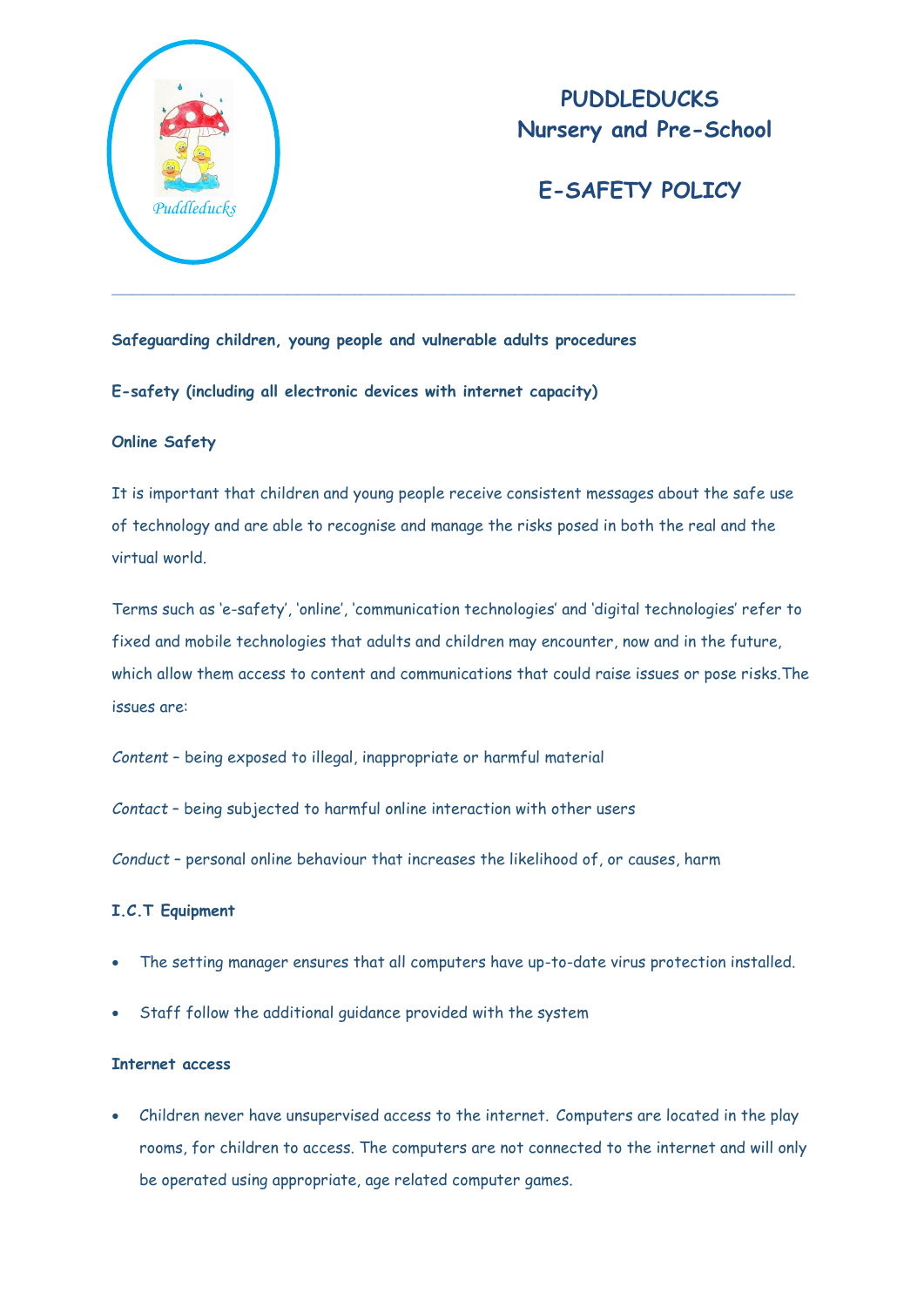- The setting manager ensures that risk assessments in relation to e-safety are completed.
- Only reputable sites with a focus on early learning are used (e.g. CBeebies).
- Video sharing sites such as YouTube are not accessed due to the risk of inappropriate content.
- Children are taught the following stay safe principles in an age appropriate way:
	- only go online with a grown up
	- be kind online **and** keep information about me safely
	- only press buttons on the internet to things I understand
	- tell a grown up if something makes me unhappy on the internet
- Staff support children's resilience in relation to issues they may face online, and address issues such as staying safe, appropriate friendships, asking for help if unsure, not keeping secrets as part of social and emotional development in age-appropriate ways.
- All computers for use by children are sited in an area clearly visible to staff.
- Staff report any suspicious or offensive material, including material which may incite racism, bullying or discrimination to the Internet Watch Foundation at [www.iwf.org.uk.](http://www.iwf.org.uk/)

The setting manager ensures staff have access to age-appropriate resources to enable them to assist children to use the internet safely.

#### **Personal mobile phones – staff and visitors** (includes internet enabled devices)

- Personal mobile phones and internet enabled devices are not used by staff during working hours. This does not include breaks where personal mobiles may be used off the premises or in a safe place e.g., staff room. The setting manager completes a risk assessment for where they can be used safely.
- Personal mobile phones are switched off and stored in lockers or a locked office drawer.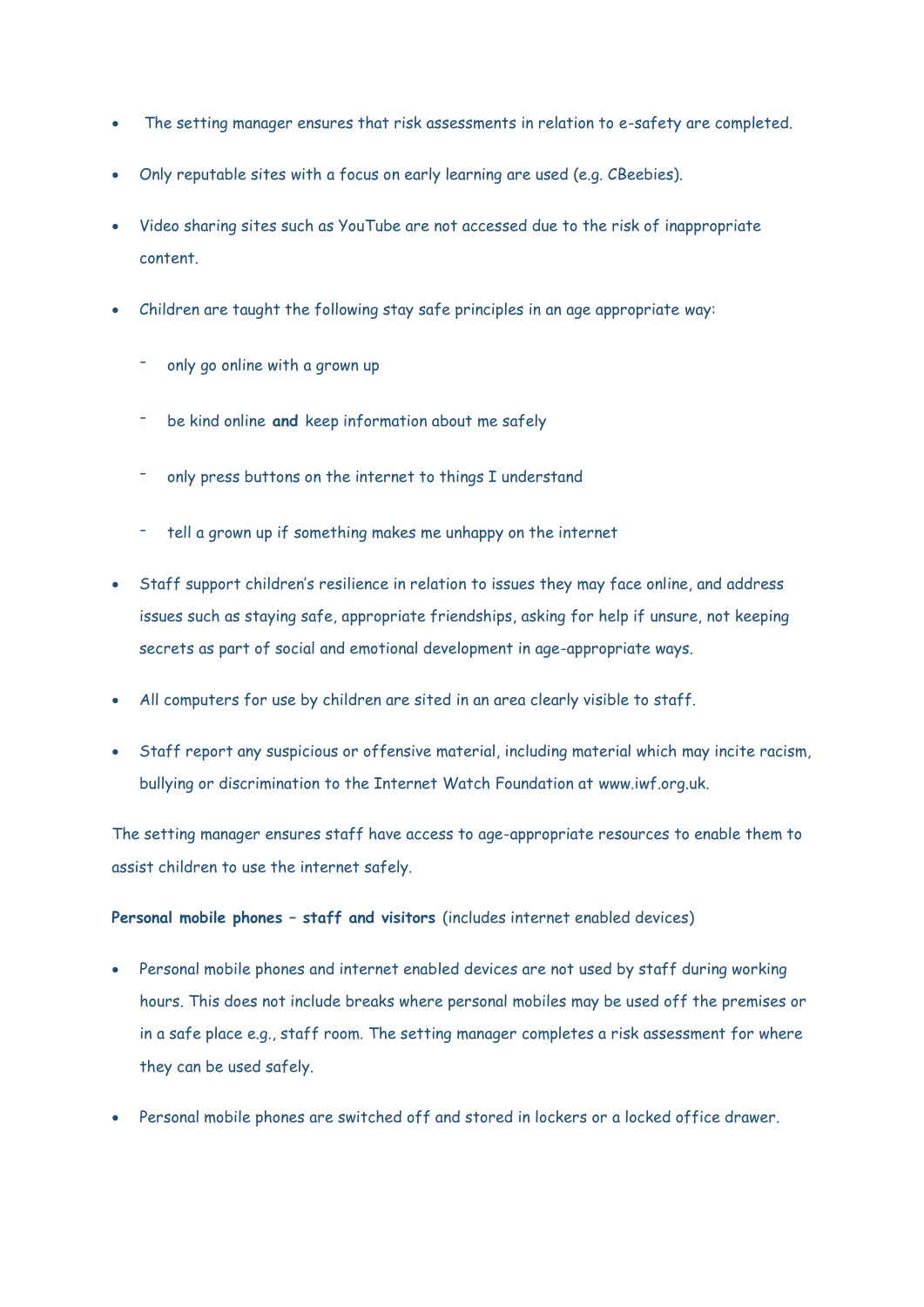- In an emergency, personal mobile phones may be used in the privacy of the office with permission.
- Staff ensure that contact details of the setting are known to family and people who may need to contact them in an emergency.
- Staff do not take their mobile phones on outings.
- Members of staff do not use personal equipment to take photographs of children.
- Parents and visitors do not use their mobile phones on the premises. There is an exception if a visitor's company/organisation operates a policy that requires contact with their office periodically throughout the day. Visitors are advised of a private space where they can use their mobile.

# **Cameras and videos**

- Members of staff do not bring their own cameras or video recorders to the setting. Mobile phones are kept in the staff room.
- Photographs/recordings of children are only taken for valid reasons, e.g. to record learning and development, or for displays, and are only taken on equipment belonging to the setting.
- Camera and video use is monitored by the setting manager.
- Where parents request permission to photograph or record their own children at special events, general permission is first gained from all parents for their children to be included. Parents are told they do not have a right to photograph or upload photos of anyone else's children.
- Photographs/recordings of children are only made if relevant permissions are in place.
- If photographs are used for publicity, parental consent is gained and safeguarding risks minimised, e.g. children may be identified if photographed in a sweatshirt with the name of their setting on it.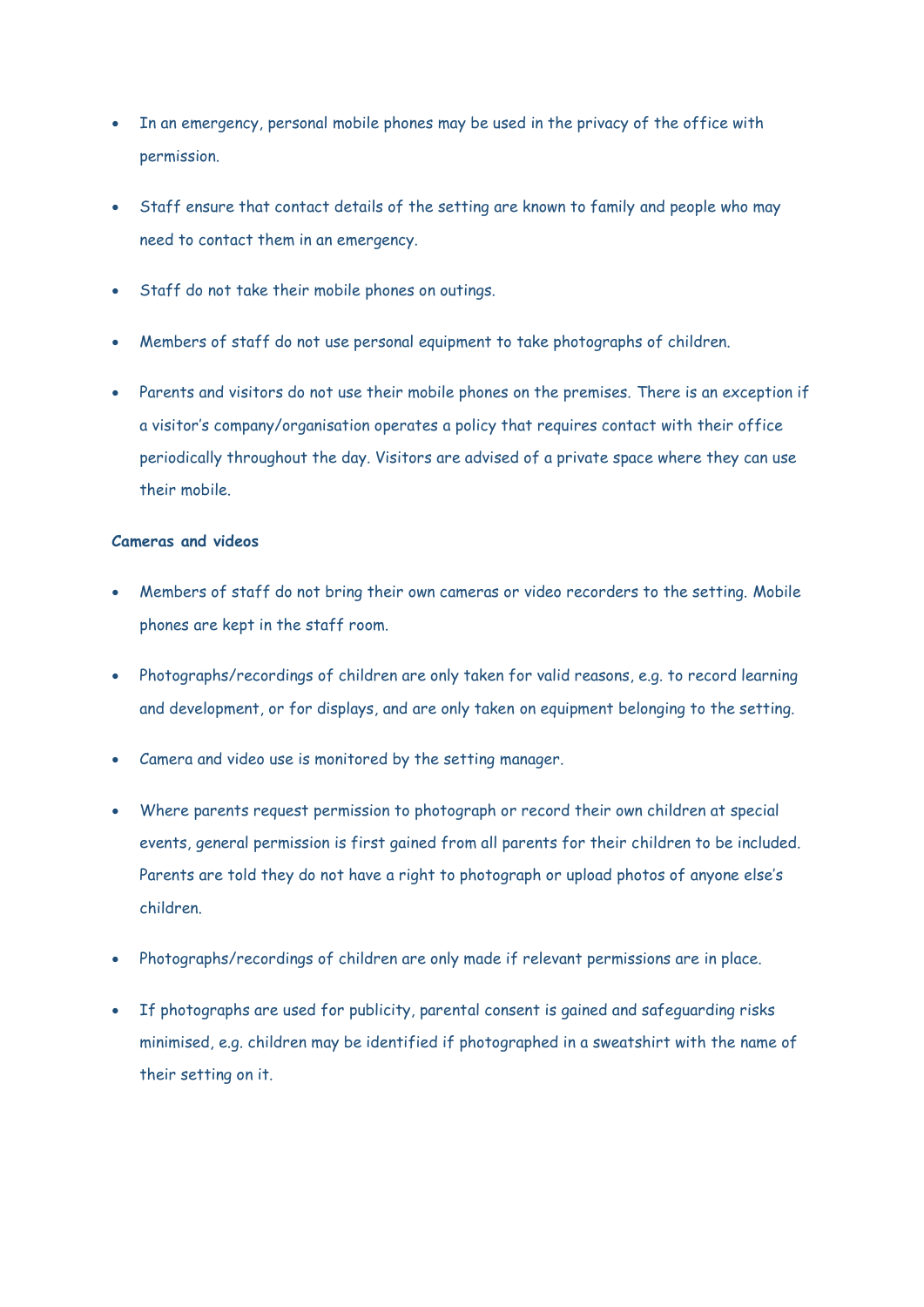#### **Cyber Bullying**

If staff become aware that a child is the victim of cyber-bullying at home or elsewhere, they discuss this with the parents and refer them to help, such as: NSPCC Tel: 0808 800 5000 [www.nspcc.org.uk](http://www.nspcc.org.uk/) or ChildLine Tel: 0800 1111 [www.childline.org.uk](http://www.childline.org.uk/)

## **Use of social media**

Staff are expected to:

- understand how to manage their security settings to ensure that their information is only available to people they choose to share information with
- ensure the organisation is not negatively affected by their actions and do not name the setting
- are aware that comments or photographs online may be accessible to anyone and should use their judgement before posting
- are aware that images, such as those on Snapshot may still be accessed by others and a permanent record of them made, for example, by taking a screen shot of the image with a mobile phone
- observe confidentiality and refrain from discussing any issues relating to work
- not share information they would not want children, parents or colleagues to view
- set privacy settings to personal social networking and restrict those who are able to access
- not accept service users/children/parents as friends, as it is a breach of professional conduct
- report any concerns or breaches to the designated person in their setting
- not engage in personal communication, including on social networking sites, with children and parents with whom they act in a professional capacity. There may be occasions when the practitioner and family are friendly prior to the child coming to the setting. In this case